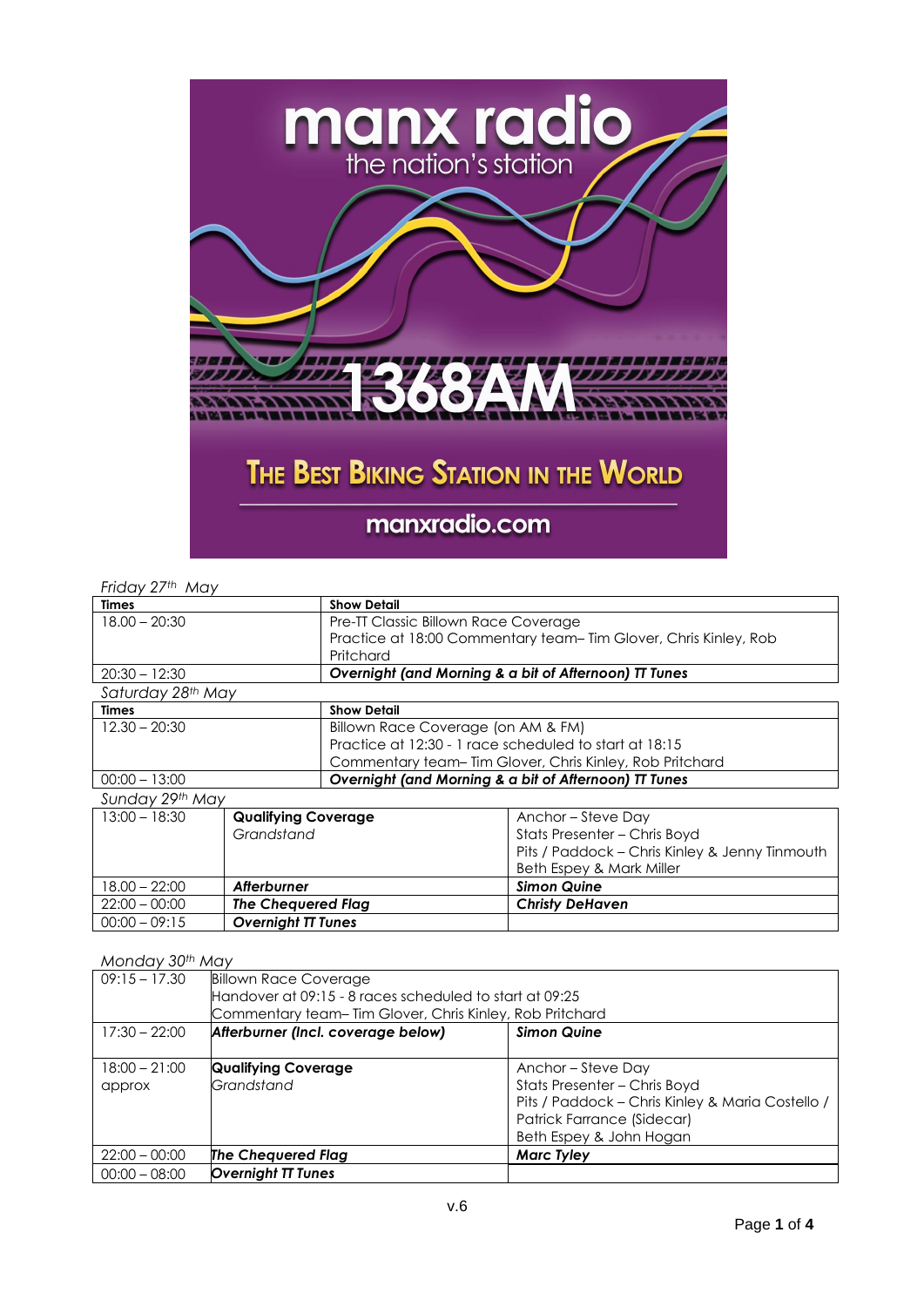# *Tuesday 31st May, Wednesday 1st June, Thursday 2nd June (UK Bank Holiday)*

|                           | <b>IT NEWS - Johnny Moss 10.00 - 18.00</b>                             |                                                                                                                                                                                                                                                         |
|---------------------------|------------------------------------------------------------------------|---------------------------------------------------------------------------------------------------------------------------------------------------------------------------------------------------------------------------------------------------------|
| $08:00 - 13:00$           | <b>Morning Show</b><br>Music, festival Info, whats on & travel info.   | <b>Presenter – Chris Williams</b><br>9am: Andy Reed IOM Police & Rev. John<br>Coldwell                                                                                                                                                                  |
| $13.00 - 17.30$           | <b>Afternoon Show</b><br>Music, festival Info, whats on & travel info. | <b>Presenter - Chris Quirk</b>                                                                                                                                                                                                                          |
| $17:30 - 22:00$           | Afterburner (Incl. coverage below)                                     | <b>Simon Quine</b>                                                                                                                                                                                                                                      |
| $18:00 - 21:00$<br>approx | <b>Qualifying Coverage</b><br>Grandstand                               | Anchor – Steve Day<br>Stats Presenter - Chris Boyd<br>Pits / Paddock - Chris Kinley & (T) Horst<br>Saiger, (W) Mark Miller, (TH) John Hogan<br>Beth Espey & (T) Jenny Tinmouth, (W) Maria<br>Costello / Patrick Farrance (Sidecar), (TH)<br>Mark Miller |
| $22:00 - 00:00$           | The Chequered Flag                                                     | <b>Marc Tyley</b>                                                                                                                                                                                                                                       |
| $00:00 - 08:00$           | <b>Overnight TT Tunes</b>                                              |                                                                                                                                                                                                                                                         |

### *Friday 3rd June (UK Bank Holiday)*

|                           | <b>IT NEWS - Johnny Moss 10.00 - 18.00</b>                                          |                                                                                                                                                                 |
|---------------------------|-------------------------------------------------------------------------------------|-----------------------------------------------------------------------------------------------------------------------------------------------------------------|
| $08:00 - 13:00$           | Morning Show (incl coverage below)<br>Music, festival Info, whats on & travel info. | <b>Presenter - Chris Williams</b><br>9am:Andy Reed IOM Police & Rev. John<br>Coldwell                                                                           |
| $12:30 - 16:30$<br>approx | <b>Qualifying Coverage</b><br>Grandstand                                            | Anchor-Steve Day<br>Stats Presenter - Chris Boyd<br>Pits / Paddock - Chris Kinley & Jenny<br>Tinmouth / Patrick Farrance (Sidecar)<br>Beth Espey & Horst Saiger |
| $17:30 - 22:00$           | Afterburner (Incl. coverage below)                                                  | <b>Simon Quine</b>                                                                                                                                              |
| $22:00 - 00:00$           | <b>The Chequered Flag</b>                                                           | <b>Chris Pearson</b>                                                                                                                                            |
| $00:00 - 08:00$           | <b>Overnight TT Tunes</b>                                                           |                                                                                                                                                                 |

## **Race Week:** Saturday 4<sup>th</sup> June – Friday10<sup>th</sup> June:

### *Saturday 4th June*

|                           | <b>IT NEWS - Johnny Moss 10.00 - 18.00</b>                                          |                                                                                                                                                                                                                 |
|---------------------------|-------------------------------------------------------------------------------------|-----------------------------------------------------------------------------------------------------------------------------------------------------------------------------------------------------------------|
| $08:00 - 12:00$           | Morning Show (incl coverage below)<br>Music, festival Info, whats on & travel info. | <b>Presenter - Christy DeHaven</b><br>9am:Andy Reed IOM Police & Rev. John<br>Coldwell                                                                                                                          |
| $10:30 - 16:30$<br>approx | <b>IT Race Coverage</b><br>Grandstand                                               | Anchor – Steve Day<br>Stats Presenter - Chris Boyd<br>Pits / Paddock - Chris Kinley & Superbike:<br>Horst Saiger / Sidecar: Jenny Tinmouth<br>Beth Espey & Superbike: Jenny Tinmouth /<br>Sidecar: Horst Saiger |
| $17:30 - 22:00$           | <b>Afterburner</b>                                                                  | <b>Simon Quine</b>                                                                                                                                                                                              |
| $22:00 - 00:00$           | <b>The Chequered Flag</b>                                                           | <b>Chris Pearson</b>                                                                                                                                                                                            |
| $00:00 - 08:00$           | <b>Overnight TT Tunes</b>                                                           |                                                                                                                                                                                                                 |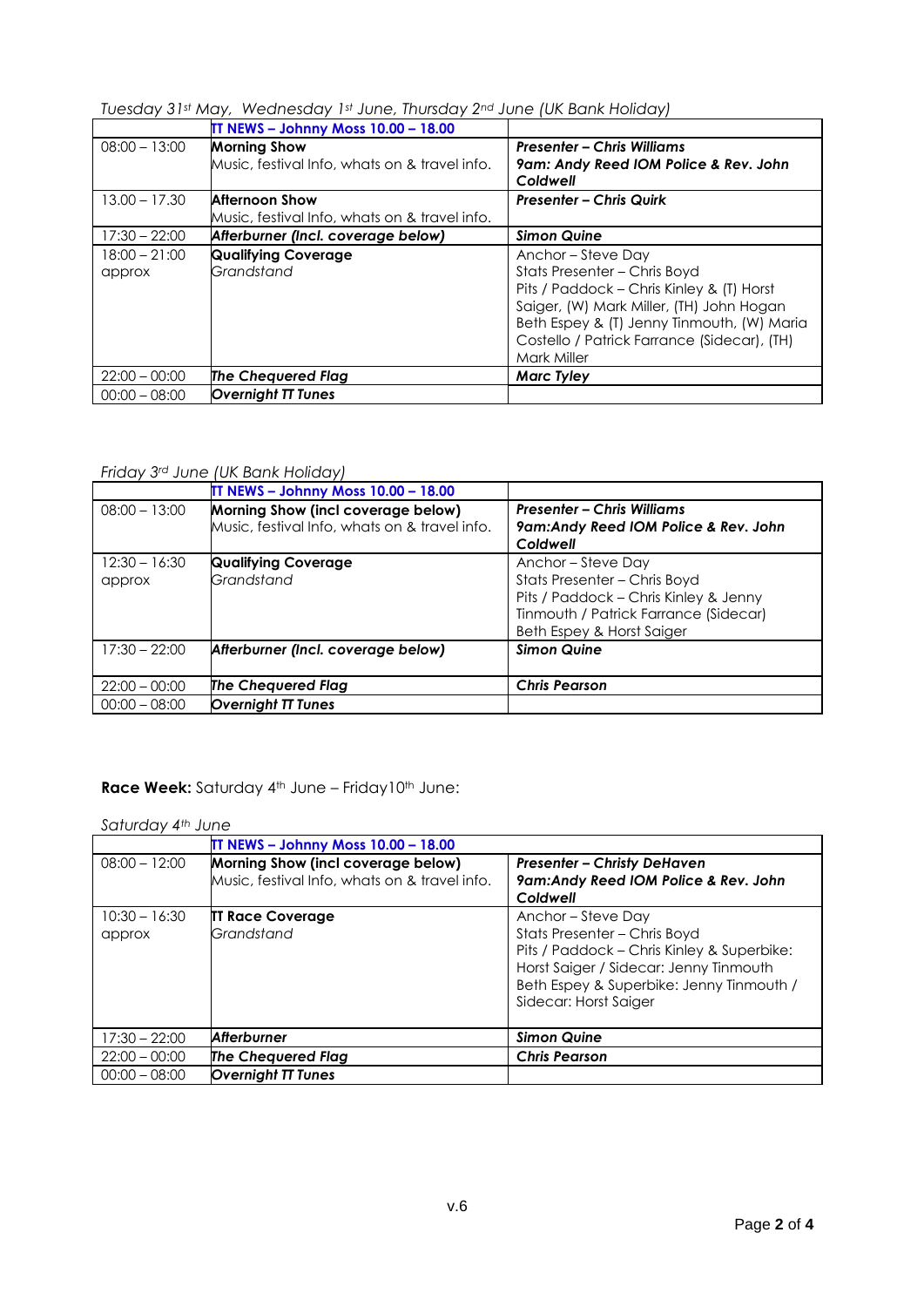*Mad Sunday 5th June*

|                 | <b>IT NEWS - Johnny Moss 10.00 - 18.00</b>    |                                                   |
|-----------------|-----------------------------------------------|---------------------------------------------------|
| $08:00 - 13:00$ | <b>Morning Show</b>                           | <b>Presenter - Chris Williams</b>                 |
|                 | Music, festival Info, whats on & travel info. | 9am: Andy Reed IOM Police & Rev. John<br>Coldwell |
| $13.00 - 17.30$ | <b>Afternoon Show</b>                         | <b>Presenter - Chris Quirk</b>                    |
|                 | Music, festival Info, whats on & travel info. |                                                   |
| $17:30 - 22:00$ | <b>Afterburner</b>                            | <b>Simon Quine</b>                                |
|                 | <b>Broadcasting House</b>                     |                                                   |
| $22:00 - 00:00$ | The Chequered Flag                            | <b>Chris Pearson</b>                              |
| $00:00 - 08:00$ | <b>Overnight TT Tunes</b>                     |                                                   |

#### *Monday 6th June*

|                           | <b>IT NEWS - Johnny Moss 10.00 - 18.00</b>                                          |                                                                                                                                                                                                                       |
|---------------------------|-------------------------------------------------------------------------------------|-----------------------------------------------------------------------------------------------------------------------------------------------------------------------------------------------------------------------|
| $08:00 - 11:00$           | Morning Show (incl coverage below)<br>Music, festival Info, whats on & travel info. | <b>Presenter - Chris Williams</b><br>9am: Andy Reed IOM Police & Rev. John<br>Coldwell                                                                                                                                |
| $10:30 - 16:30$<br>approx | <b>IT Race Coverage</b><br>Grandstand                                               | Anchor – Steve Day<br>Stats Presenter - Chris Boyd<br>Pits / Paddock - Chris Kinley & Supersport:<br>Mark Miller / Superstock: Mario Costello<br>Beth Espey & Supersport: Maria Costello /<br>Superstock: Mark Miller |
| $17:30 - 22:00$           | Afterburner                                                                         | <b>Simon Quine</b>                                                                                                                                                                                                    |
| $22:00 - 00:00$           | <b>The Chequered Flag</b>                                                           | <b>Chris Pearson</b>                                                                                                                                                                                                  |
| $00:00 - 08:00$           | <b>Overnight TT Tunes</b>                                                           |                                                                                                                                                                                                                       |

#### *Tuesday 7th June*

|                 | <b>IT NEWS - Johnny Moss 10.00 - 18.00</b>    |                                                   |
|-----------------|-----------------------------------------------|---------------------------------------------------|
| $08:00 - 12:00$ | <b>Morning Show</b>                           | <b>Presenter - Chris Williams</b>                 |
|                 | Music, festival Info, whats on & travel info. | 9am: Andy Reed IOM Police & Rev. John<br>Coldwell |
| $12.00 - 17.30$ | <b>Afternoon Show</b>                         | <b>Presenter – Chris Pearson</b>                  |
|                 | Music, festival Info, whats on & travel info. |                                                   |
| $17:30 - 22:00$ | <b>Afterburner</b>                            | <b>Simon Quine</b>                                |
|                 | Including Live commentary of the Red          |                                                   |
|                 | Arrows display over Douglas at 19:30          |                                                   |
| $22:00 - 00:00$ | The Chequered Flag                            | <b>Marc Tyley</b>                                 |
| $00:00 - 08:00$ | <b>Overnight TT Tunes</b>                     |                                                   |

#### *Wednesday 8th June*

|                           | IT NEWS - John Moss 10.00 - 18.00 - To Produce END OF RACE DAY WRAP                 |                                                                                                                             |
|---------------------------|-------------------------------------------------------------------------------------|-----------------------------------------------------------------------------------------------------------------------------|
| $08:00 - 11:00$           | Morning Show (incl coverage below)<br>Music, festival Info, whats on & travel info. | <b>Presenter – Chris Williams</b><br>9am: Andy Reed IOM Police & Rev. John<br>Coldwell                                      |
| $10:30 - 16:30$<br>approx | <b>IT Race Coverage</b><br>Grandstand                                               | Anchor-Steve Day<br>Stats Presenter - Chris Boyd<br>Pits / Paddock - Chris Kinley & Horst Saiger<br>Beth Espey & John Hogan |
| $17:30 - 22:00$           | <b>Afterburner</b>                                                                  | <b>Simon Quine</b>                                                                                                          |
| $22:00 - 00:00$           | The Chequered Flag                                                                  | <b>Chris Pearson</b>                                                                                                        |
| $00:00 - 08:00$           | <b>Overnight TT Tunes</b>                                                           |                                                                                                                             |